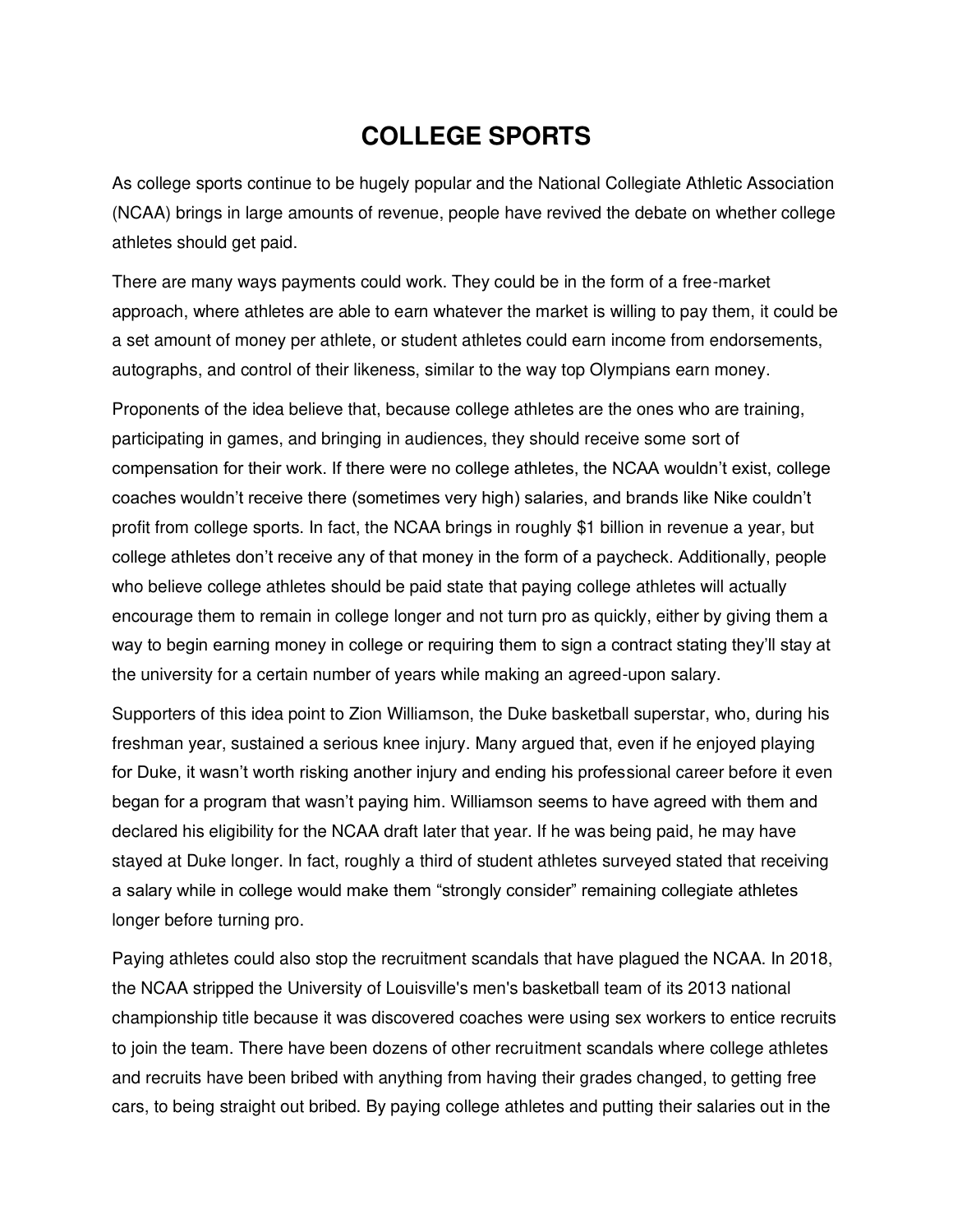open, the NCAA could end the illegal and underhanded ways some schools and coaches try to entice athletes to join.

People who argue against the idea of paying college athletes believe the practice could be disastrous for college sports. By paying athletes, they argue, they'd turn college sports into a bidding war, where only the richest schools could afford top athletes, and the majority of schools would be shut out from developing a talented team (though some argue this already happens because the best players often go to the most established college sports programs, who typically pay their coaches millions of dollars per year). It could also ruin the tight camaraderie of many college teams if players become jealous that certain teammates are making more money than they are.

They also argue that paying college athletes actually means only a small fraction would make significant money. Out of the 350 Division I athletic departments, fewer than a dozen earn any money. Nearly all the money the NCAA makes comes from men's football and basketball, so paying college athletes would make a small group of men--who likely will be signed to pro teams and begin making millions immediately out of college--rich at the expense of other players.

Those against paying college athletes also believe that the athletes are receiving enough benefits already. The top athletes already receive scholarships that are worth tens of thousands per year, they receive free food/housing/textbooks, have access to top medical care if they are injured, receive top coaching, get travel perks and free gear, and can use their time in college as a way to capture the attention of professional recruiters. No other college students receive anywhere near as much from their schools.

People on this side also point out that, while the NCAA brings in a massive amount of money each year, it is still a non-profit organization. How? Because over 95% of those profits are redistributed to its members' institutions in the form of scholarships, grants, conferences, support for Division II and Division III teams, and educational programs. Taking away a significant part of that revenue would hurt smaller programs that rely on that money to keep running.

While both sides have good points, it's clear that the negatives of paying college athletes far outweigh the positives. College athletes spend a significant amount of time and energy playing for their school, but they are compensated for it by the scholarships and perks they receive. Adding a salary to that would result in a college athletic system where only a small handful of athletes (those likely to become millionaires in the professional leagues) are paid by a handful of